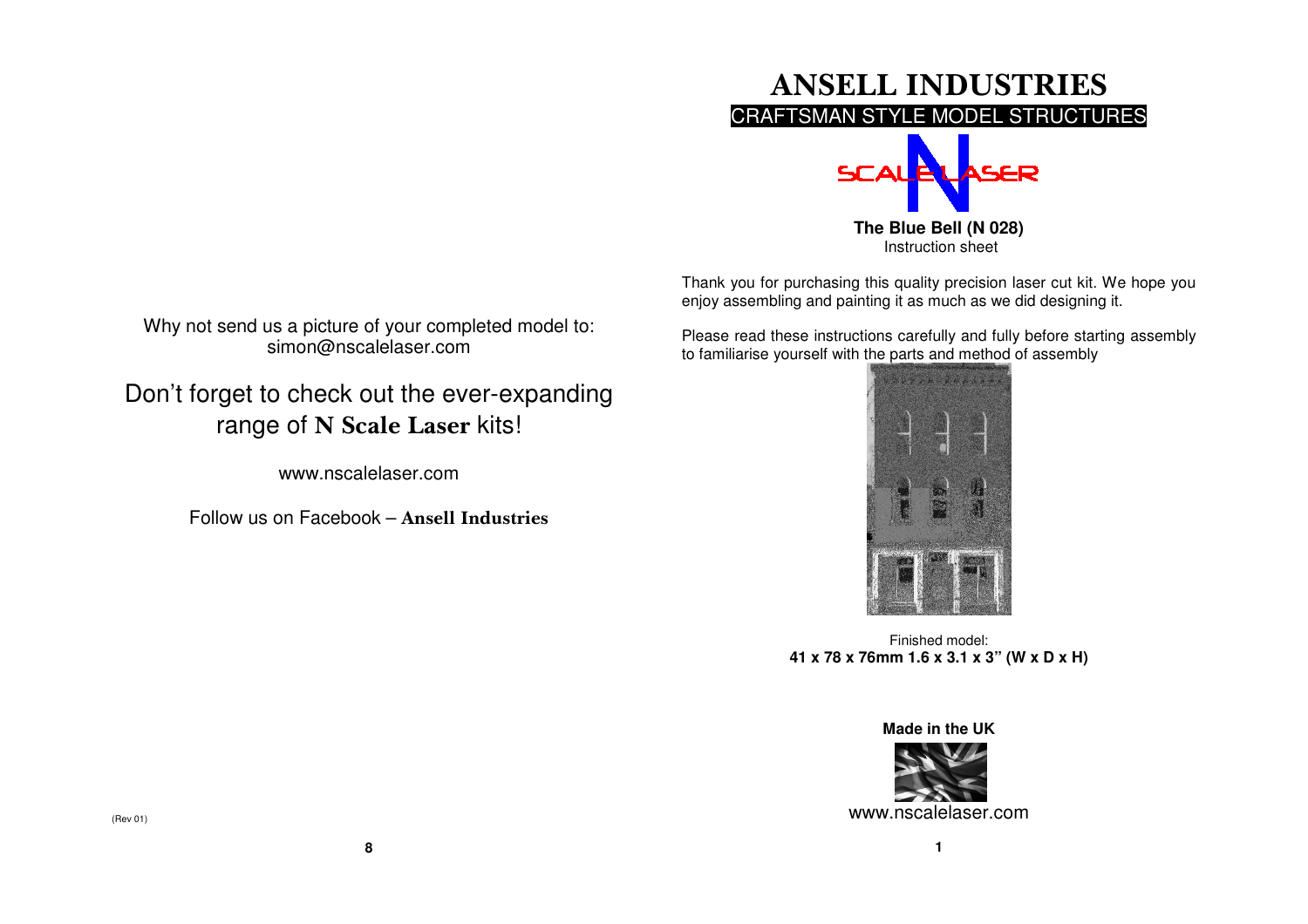

The inside of the building could easily be detailed by adding some card floors and<br>paper curtains. You could use an N Scale Laser micro LED to illuminate it – bought<br>from <u>http://www.nscalelaser.com/shop/n-scale/micro-led/</u>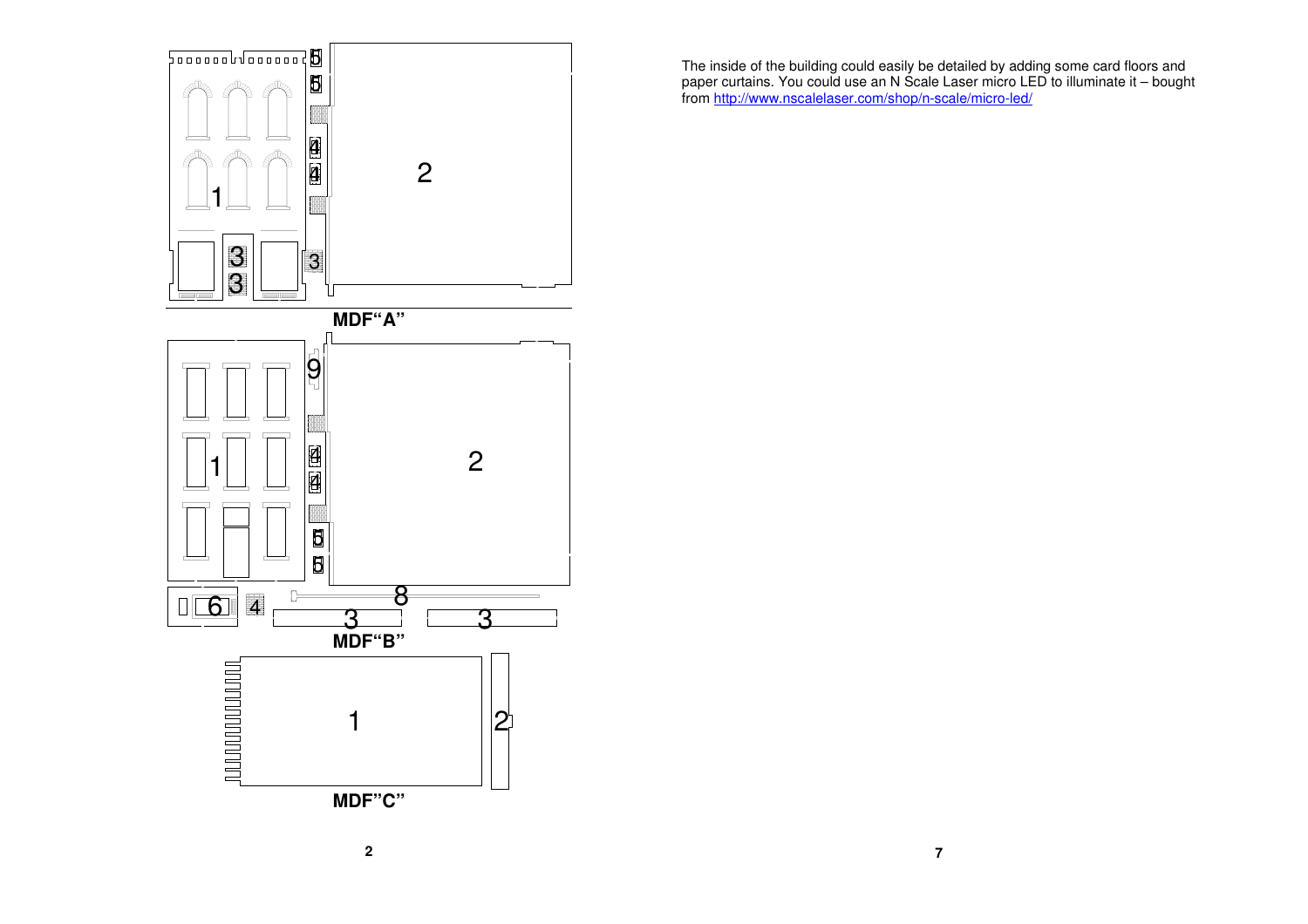### **Chimneys**

The chimney stacks are completed using the brick engraved sides and pieces A3 and B4. These are glued on the inside faces of the sides, resting on the roof. Note the pieces have a slight angle on them to match the roofline. Trim any excess off the top once the glue has cured.

### Chimney tops.

Remove A4 (x2) & A5 (x2) from the frame. Mount A5 on top of A5 and mount on the top of the chimney stacks.

Repeat for B4  $(x2)$  & B5  $(x2)$ 

## **Front Door**

Remove B6 and paint. Fit behind the front aperture and glaze.

## **Rainspout**

Remove B8 and paint. Fit the rainspout on either side of the rear of the building.

# **Façade (2)**

Apply a few dots of adhesive around the rear of the façade and place onto the front of the building being careful to align the edges with the building.

Cut two rectangles of glazing out (10.5mm x 14.5mm / 0.41" x 0.57") and mount behind the shop windows.

Remove B9 and glue at the bottom of the front door as a door step.

# **Windows (2)**

Apply a few dots of adhesive to the window assemblies and carefully place behind the apertures in the front and rear faces, taking care to align the frames inside the cut-outs.

# **Rear Door (2)**

Apply a few dots of adhesive to the door/window assembliy and carefully place behind the aperture in the rear face, taking care to align the frames inside the cutouts.



This kit contains 1mm/ 0.04", 1.5mm/0.06" laser cut MDF, laser cut oiled manilla card and a glazing sheet.

# **Assembly**

# **Recommended Assembly Equipment**

- Sharp hobby knife
- Cutting board
- 600 grade wet and dry (Emery) paper
- Small pliers and tweezers
- Engineer's right-angle
- Straight edge
- Wood glue/ PVA/ Elmers
- Primer and paint
- Elastic bands/ magnetic jig fixture
- Old blunt knife blade/ cocktail stick

We recommend priming the MDF parts while they are still attached to the fret. Sealing the MDF with several light coats of automotive primer will help prevent warping. WARNING: use very light coats to prevent the laser scribed detail becoming filled with paint! Test fit all parts prior to gluing – it is easier to address any issues before parts are fitted.

Turning the MDF parts over helps to identify where the fastening tabs are located. Break parts out of the sheet by running a sharp knife over the fastening tabs until the parts are loose. **Do not attempt to push parts out of the frame as this will damage the part.**